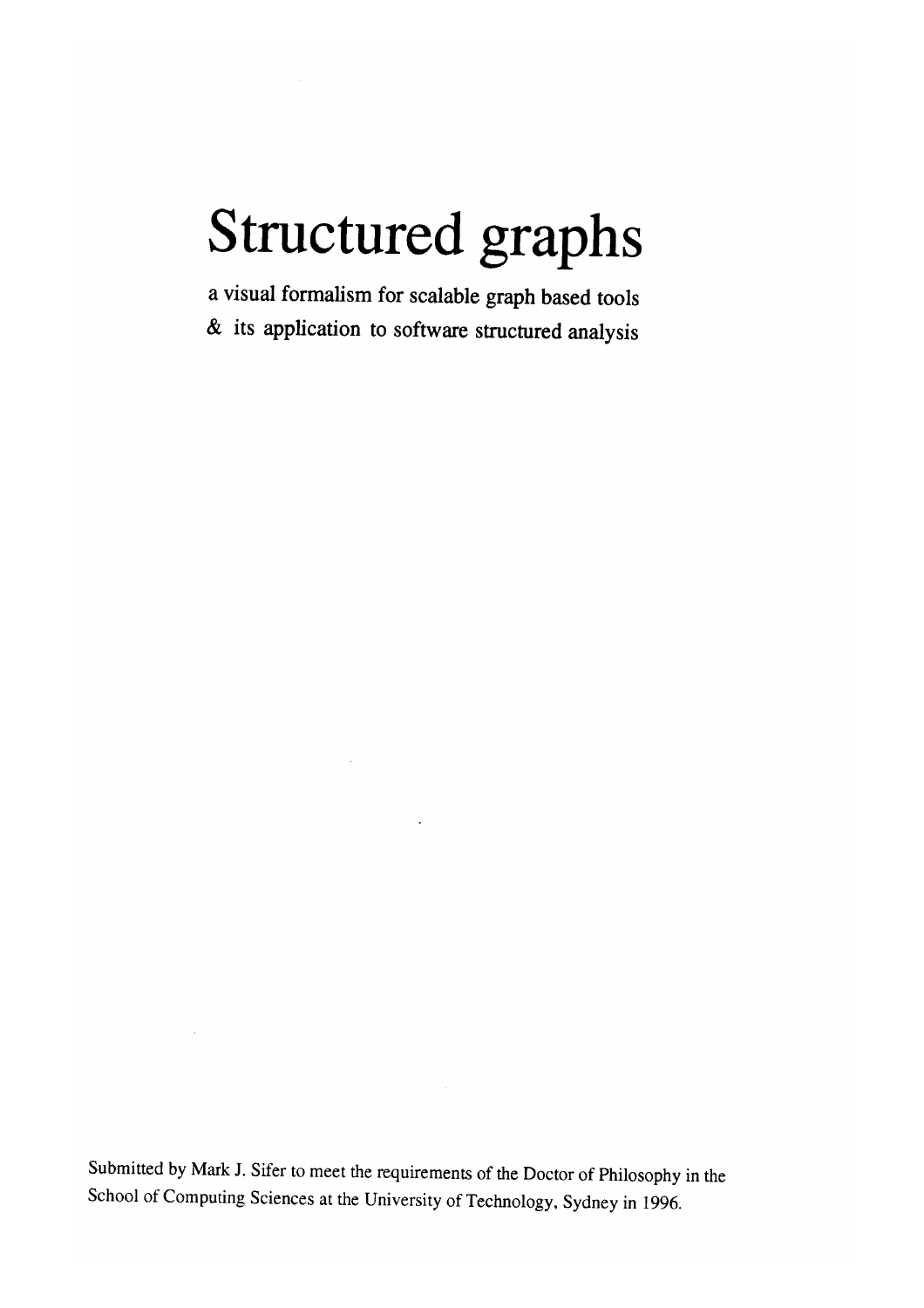### **CERTIFICATE**

I certify that this thesis has not already been submitted for any degree and is not being submitted as part canditure for any other degree.

I also certify that the thesis has been written by me and that any help that I have received in preparing this thesis, and all sources used, have been acknowledged in this thesis.

Signature of Candidate

........... ~A"/ · ... ~.;;r·······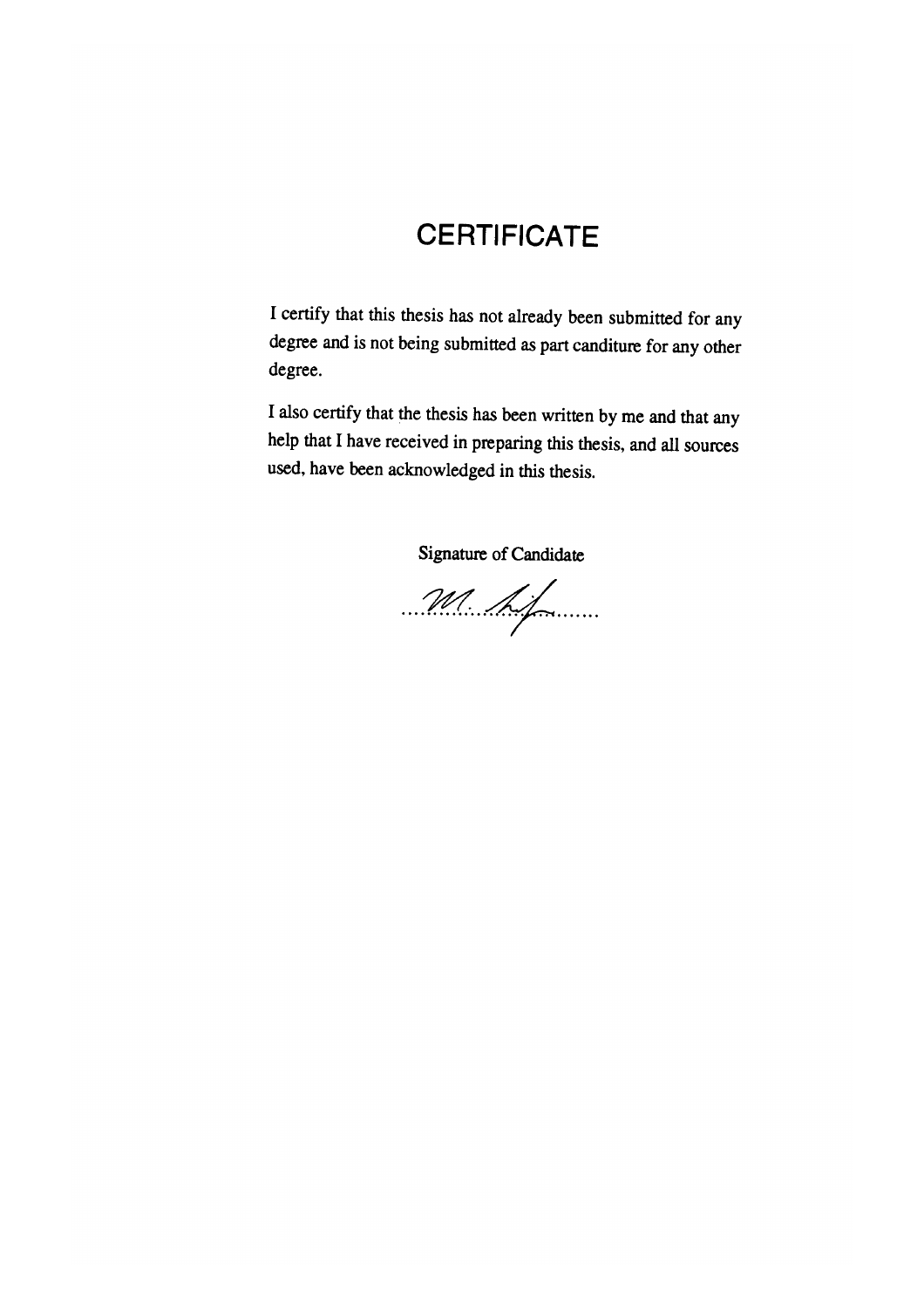#### **Acknowledgement**

I am indebted to my principal supervisor John Potter for both his guidance and collaboration in this work. I also wish to thank my eo-supervisor John Leaney for his support. Some of the concepts in the second half of this thesis had their genesis while I was a research student at Hiroshima University, under the supervision of Tadao Ichikawa.

This work has also benefited from discussions and collaborations with Peter Eades, Masahito Hirakawa, David Lowe, and former colleagues in the Computer Systems Engineering Division of Computer Sciences Corporation (Australia). I also wish to thank the thesis examiners for their detailed comments. Addressing these, has significantly improved the clarity and presentation of the thesis. The work was funded by an Australian government postgraduate award with a top-up from the School of Computing Sciences.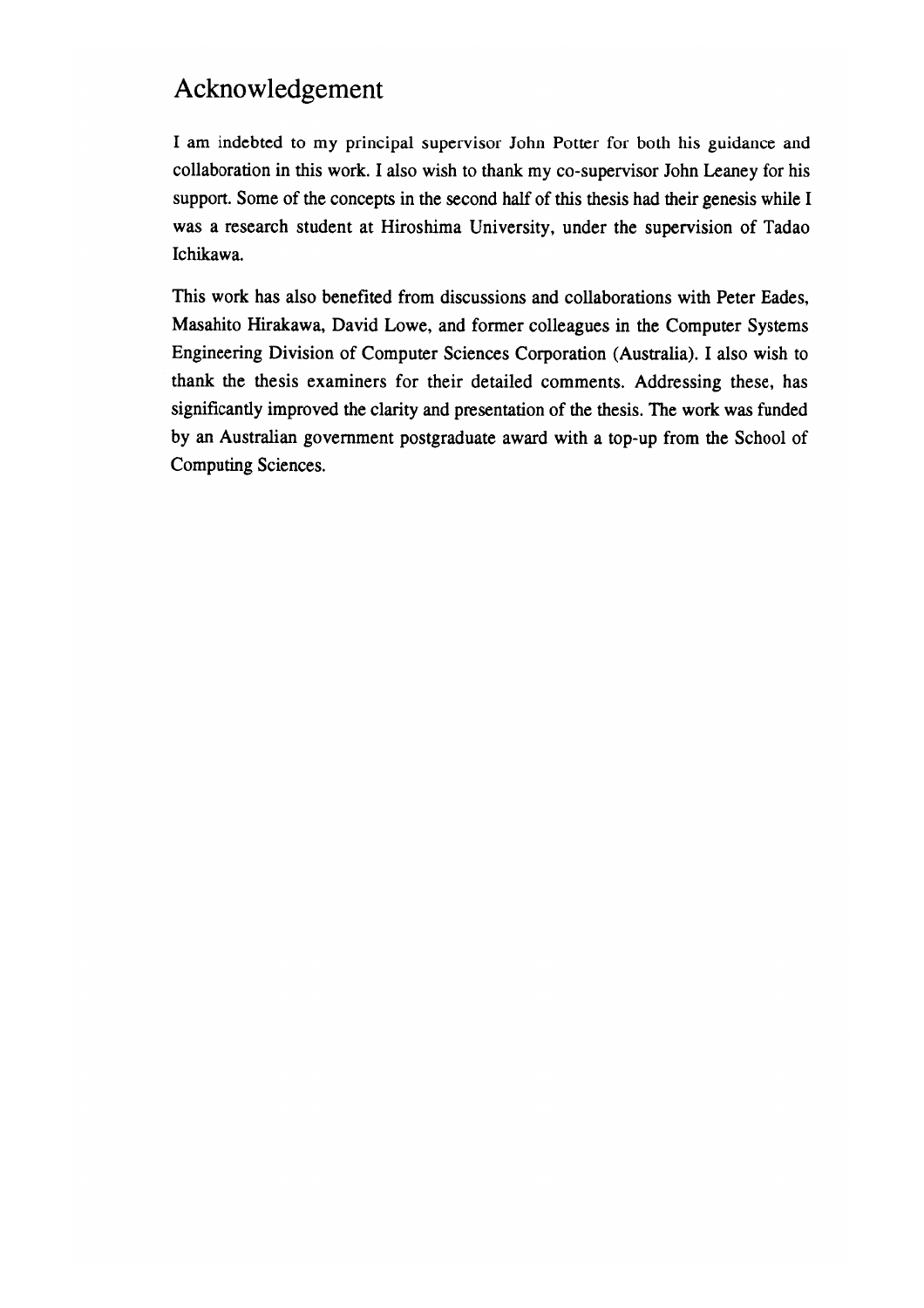#### Abstract

Very large graphs are difficult for a person to browse and edit on a computer screen. This thesis introduces a visual formalism, *structured graphs,* which supports the scalable browsing and editing of very large graphs. This approach is relevant to a given application when it incorporates a large graph which is composed of named nodes and links, and abstraction hierarchies which can be defmed on these nodes and links.

A typical browsing operation is the selection of an arbitrary group of nodes and the display of the network of nodes and links for these nodes. Typical editing operations is: adding a new link between two nodes, adding a new node into the node hierarchy, and moving sub-graphs to a new position in the node hierarchy. These operations are scalable when the number of user steps involved remains constant regardless of how large the graph is. This thesis shows that with structured graphs, these operations typically take one user step.

We demonstrate the utility of structured graph formalism in an application setting. Computer aided software engineering tools, and in particular, structured analysis tools, are the chosen application area for this thesis, as they are graph based, and existing tools, though adequate for medium size systems, lack scalability.

In this thesis examples of an improved design for a structured analysis tool, based on structured graphs, is given. These improvements include scalable browsing and editing operations to support an individual software analyst, and component composition operations to support the construction of large models by a group of software analysts.

Finally, we include proofs of key properties and descriptions of two text based implementations.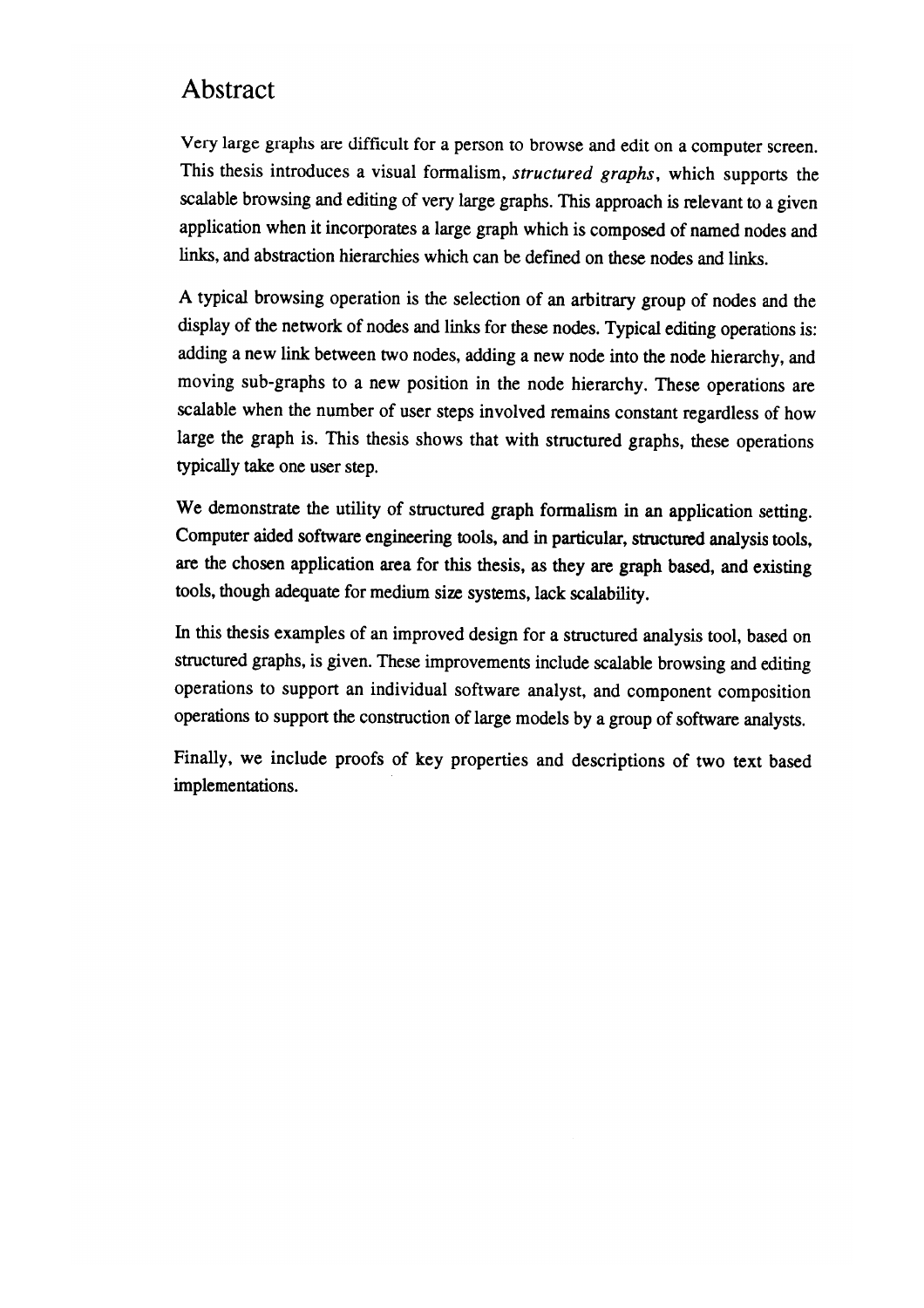## **Contents**

| Certificate                                                            |          |  |
|------------------------------------------------------------------------|----------|--|
| Acknowledgement                                                        |          |  |
| Abstract                                                               | iv       |  |
| <b>Introduction and Review</b><br>1                                    | 1        |  |
| 1.1 Limitations of current Graph Models and Visual Formalisms          | 1        |  |
| 1.1.1 Interacting with large graphs on a computer                      | 2        |  |
| 1.1.2 Graph models                                                     | 2        |  |
| 1.1.3 Visual formalisms                                                | 4        |  |
| 1.1.4 The need for a new visual formalism                              | 5        |  |
| 1.2 Limitations of current graph based tools                           | 5        |  |
| 1.2.1 Hypertext tools                                                  | 6        |  |
| 1.2.2 CASE tools                                                       | 6        |  |
| 1.2.3 Structured analysis tools                                        | 12       |  |
| 1.3 Levelled Data Flow Diagrams as the basis of a new formalism        | 14       |  |
| 1.4 Structured graphs                                                  | 15       |  |
| 1.5 Discussion                                                         | 16       |  |
| 1.6 Thesis overview                                                    | 16       |  |
| Part I Structured Graphs                                               |          |  |
|                                                                        |          |  |
|                                                                        |          |  |
| Viewing a Structured Analysis Model<br>$\mathbf{2}^-$<br>2.1 The model | 18       |  |
|                                                                        | 18<br>20 |  |
| 2.2 Browsing and editing the model<br>2.3 Discussion                   | 27       |  |
| <b>Browsing and Editing Structured Graphs</b><br>3                     | 28       |  |
| 3.1 Network Abstraction                                                | 29       |  |
| 3.2 Browsing Models                                                    | 35       |  |
| 3.3 Incomplete Models                                                  | 38       |  |
| 3.4 Editing Models                                                     | 40       |  |
| 3.5 Model Limitations                                                  | 41       |  |
| 3.6 Summary                                                            | 45       |  |
| <b>Ordered Sets: Background</b><br>4                                   | 46       |  |
| 4.1 Standard Terminology                                               | 46       |  |
| 4.2 View Orders                                                        | 49       |  |
| <b>Structured Graph Formalism</b><br>5.                                | 53       |  |
| 5.1 Structured Graphs                                                  | 54       |  |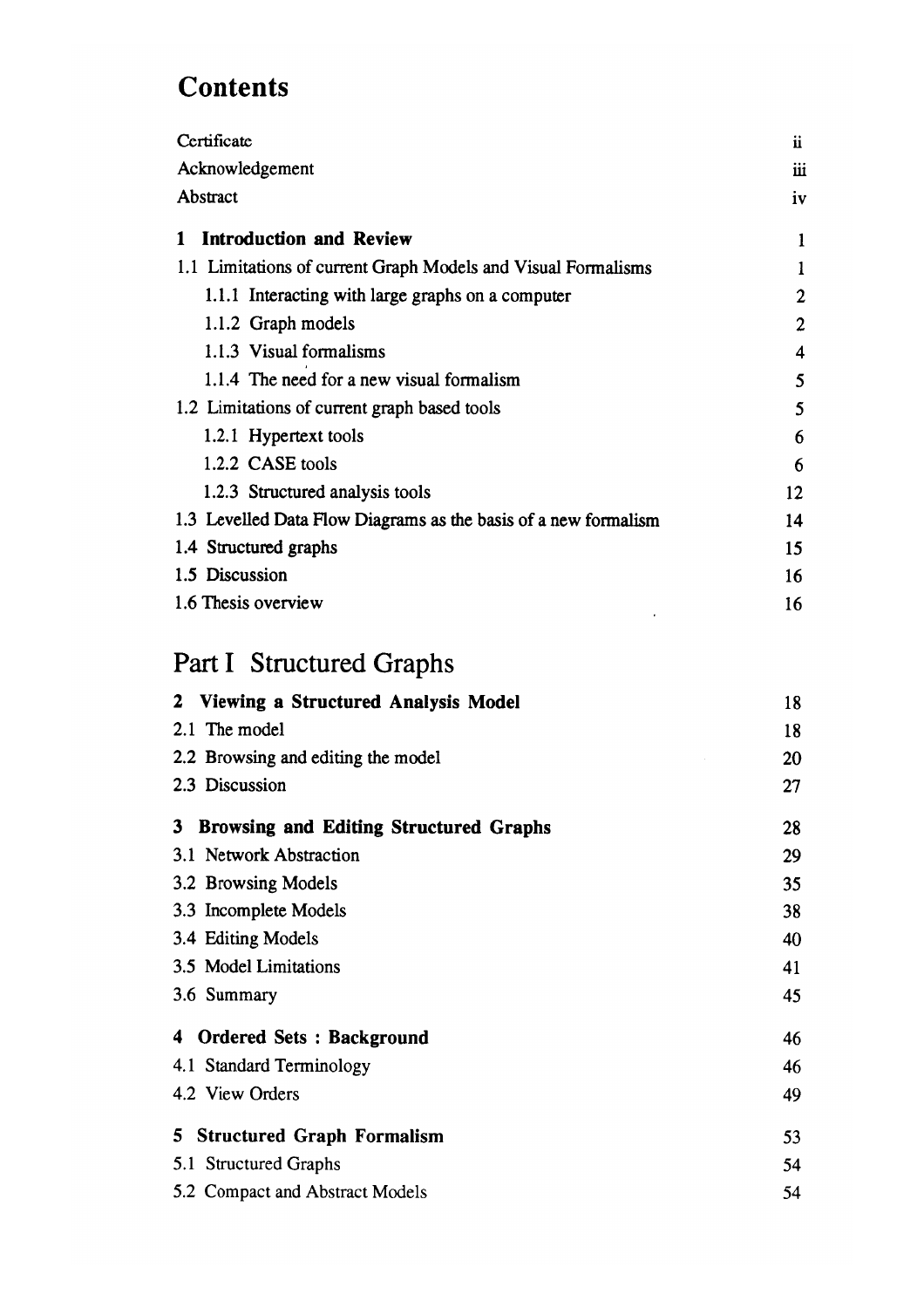| 5.3 Properties    | 57 |
|-------------------|----|
| 5.4 Model Editing | 58 |
| 5.5 Model Viewing | 58 |
| 5.6 Limitations   | 59 |
| 5.7 Discussion    | 61 |

# Part 11 Structured Graph Components

| <b>Building with Structured Analysis Components</b><br>6      | 62  |
|---------------------------------------------------------------|-----|
| 6.1 Example Components                                        | 62  |
| 6.2 The composed model                                        | 67  |
| 6.3 Data flow meshing                                         | 69  |
| 6.4 Viewing a component                                       | 71  |
| 6.5 Discussion                                                | 72  |
| 7 Typed Link Orders                                           | 73  |
| 7.1 Tree typed link orders                                    | 74  |
| 7.2 General typed link orders                                 | 75  |
| 7.3 Link schema constraints                                   | 77  |
| 7.4 Summary                                                   | 81  |
| <b>Component Composition</b><br>8                             | 82  |
| 8.1 Limitations of model composition                          | 83  |
| 8.2 Components                                                | 84  |
| 8.3 A component composition example                           | 85  |
| 8.4 Component merge                                           | 86  |
| 8.5 Component composition                                     | 87  |
| 8.6 A component limitation                                    | 91  |
| 9 Typed Order Formalism                                       | 93  |
| 9.1 Labelled orders                                           | 93  |
| 9.2 Typed orders                                              | 96  |
| 9.3 Typed tree schema                                         | 97  |
| 9.4 Typed order schema                                        | 97  |
| <b>Structured Graph Component Formalism</b><br>10             | 101 |
| 10.1 Pre-components                                           | 101 |
| 10.2 The merge operator and components                        | 102 |
| 10.3 The component mesh operator                              | 105 |
| 10.4 The component composition operator and proper components | 109 |